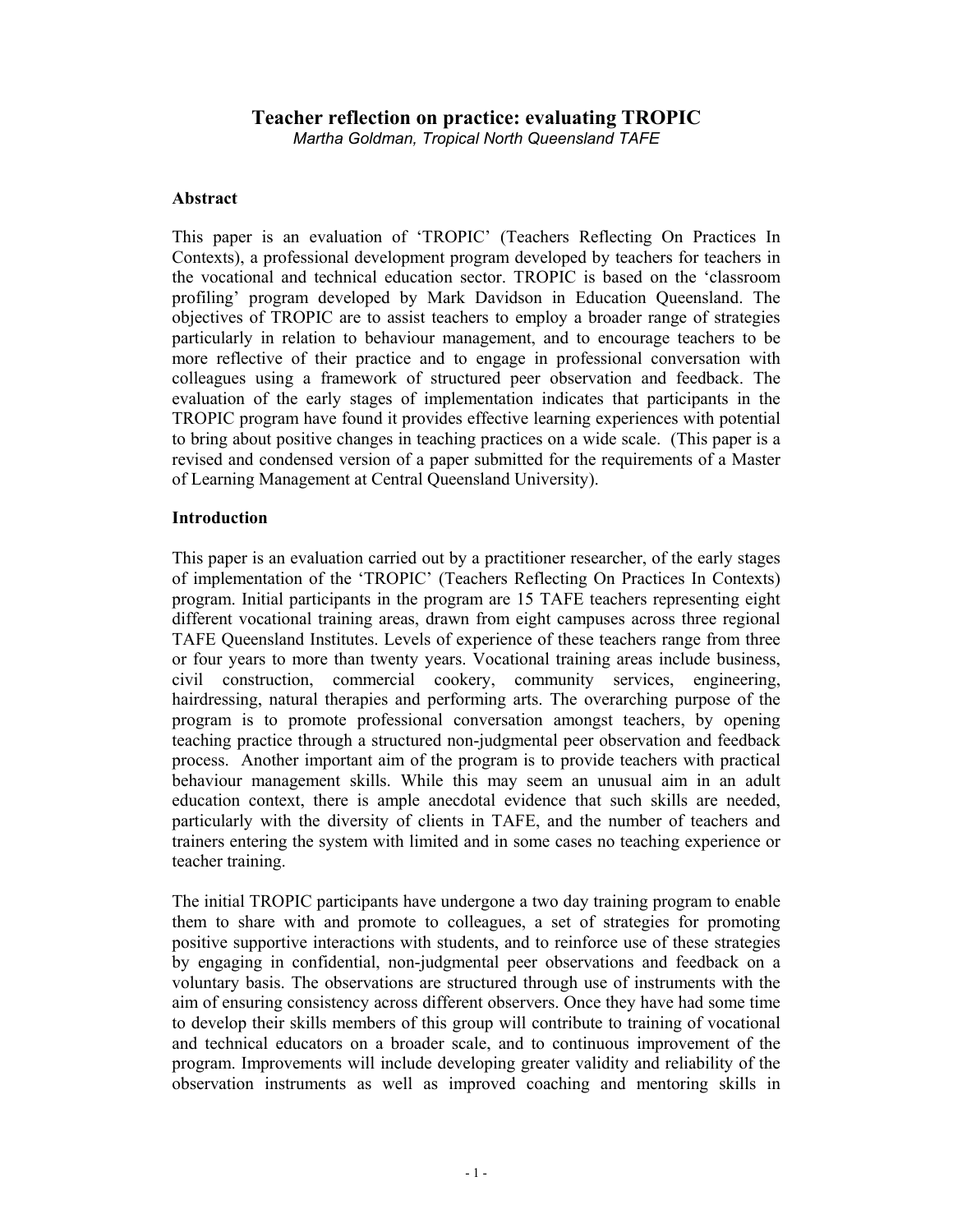providing feedback. Participants in TROPIC are potentially practitioner researchers as all are gathering and sharing data on teaching practices.

#### **Literature review**

#### *Behaviour management*

While there is an extensive literature on behaviour and classroom management in the schools sector (see for example the survey of approaches and theories provided in Porter (2000), there is virtually no published research on behaviour management skills for TAFE teachers, and no references could be found to professional development programs similar to TROPIC. Davidson and Goldman (2004) trace the development of TROPIC from the 'classroom profiling' program created by Mark Davidson and used in Education Queensland over the past ten years. The classroom profiling program is grounded in the work of Glasser (1990), Porter (2000), Richmond (1996) and Rogers (1995). Above all it is grounded in Mark Davidson's own extensive firsthand experience and observations of hundreds of primary and secondary school teachers, and in the shared knowledge and practice of over 200 'classroom profilers' – practicing primary and secondary school teachers trained by Mark over a period of ten years. (For more information see http://www.ieta.ash.org.au/behaviour). The TROPIC program is based on the classroom profiling program, using the same fundamental principles of positive supportive behaviour management strategies and structured voluntary, confidential, non-judgmental observation and feedback, but it has adapted the techniques and instruments to suit adult, vocational and technical education contexts.

#### *Evaluation of training*

The evaluation approach adopted in this project is based on Donald Kirkpatrick's (1998) four-level model of training evaluation. This involves measuring **reaction**  (participants' reactions to the training); **learning** (the extent to which the desired skills, knowledge and attitudes were learned as a result of the training); **behaviour**  (the extent to which learning led to desired changes in behaviour); and organizational **results** (usually couched in financial terms such as increased profits but can also include improved staff morale or better quality of work life). Kirkpatrick first proposed his four-level model over forty years ago, and it remains one of the most influential models in use today (Athanasou 2000; Nickols 2000; Downing, Griffin, Humunicki and Maric 2003).

Reaction to the initial two-day training program was sought from all participants through surveys conducted at the conclusion of each of the two days. Information concerning all four levels was collected in case studies of individuals at each of the three institutes.

#### *Workplace learning*

TROPIC is intended to provide a form of workplace learning. According to Stephen Billett (1995; 2006) there are three ways in which workplace learning commonly occurs: engagement in work tasks; close guidance of other workers and experts; and indirect guidance provided by the setting and practices within the setting. Billett (2004:318) asserts that workplaces have different "invitational qualities" or "affordances" for participation and learning, which serve the needs of particular interests. For example there may be "contestation between institutionalized interests,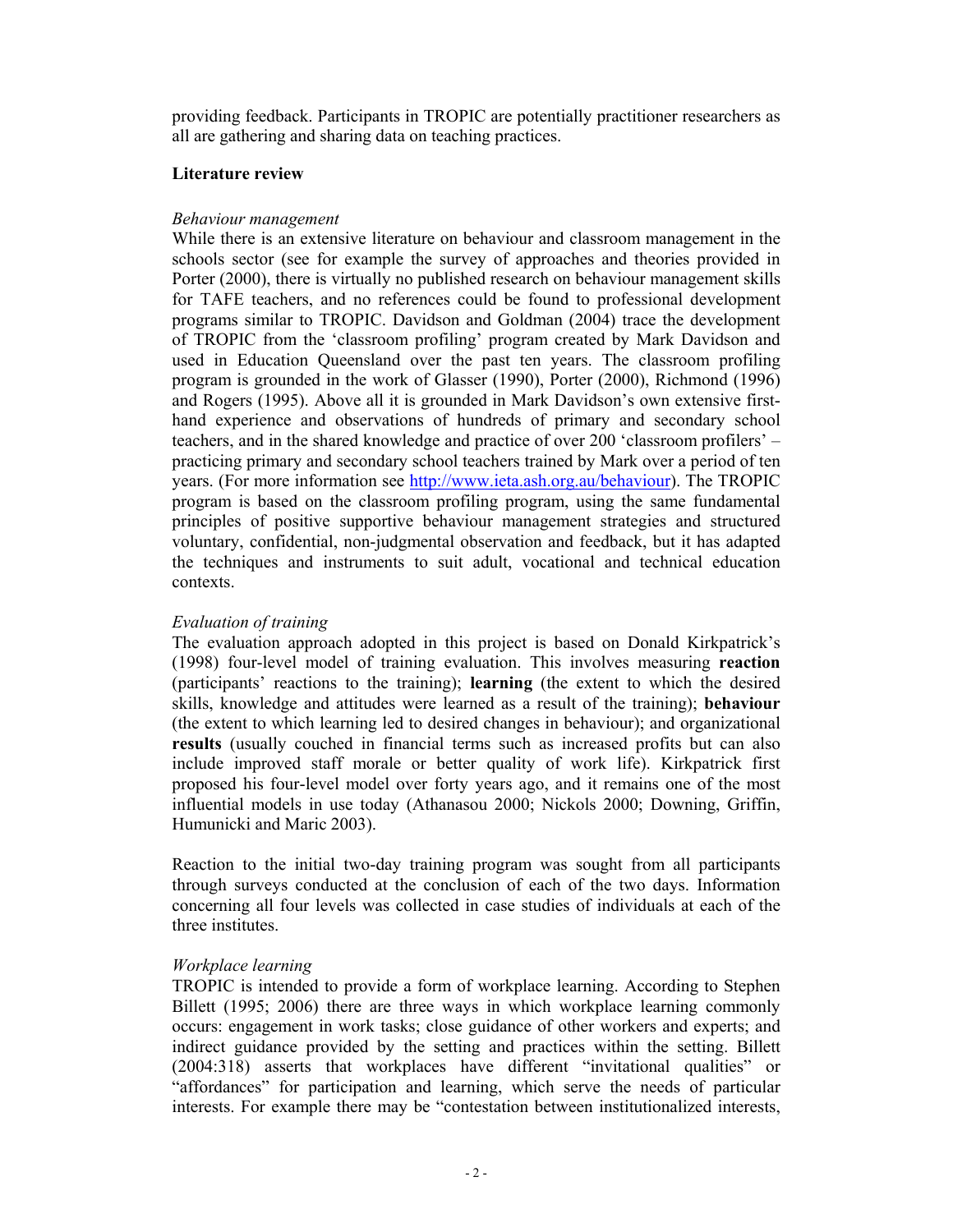such as those of workers and management" (Billett 2004:319). Individuals' agency and intentions also determine and shape participatory practices. Early implications of the case studies are that the combination of workplace affordances and individual agency will be a key factor in the success or otherwise of TROPIC.

Billett (personal communication May 2006) suggested that workplace learning of teachers, like that of doctors, is primarily "private" because their workplace practice is mostly directly with clients (patients or students), away from other workers. Further research could explore to what extent this is true and whether certain aspects of TAFE teachers' learning at work (for example audit compliance) are less private and more subject to the close guidance of other workers or to indirect guidance of the workplace setting. A major aim of the TROPIC program is to develop a community of practice in which teachers share learning and experience which otherwise remain private and individual.

#### *Communities of practice*

A community of practice comprises three characteristics according to Etienne Wenger (1998): firstly the **domain**, or identity defined by a shared interest; secondly the **community**, in which members build relationships that enable them to learn from each other; and thirdly the **practice**, in which members build a shared repertoire of resources and knowledge through sustained interaction.

According to Lesser and Storck (2001:833) the "social capital resident in communities of practice leads to behavioural change – change that results in greater knowledge sharing". Social capital is defined by Nahapiet and Ghoshal (1998, cited in Lesser and Storck 2001:833) as "the sum of the actual and potential resources embedded within, available through, and derived from the network of relationships possessed by an individual or social unit". The TROPIC program aims to develop a cross-institute community of practice of teachers although to some extent a tension emerges between the goals of a community of practice of teachers and the goals of the organization.

## **Research method**

Surveys and case studies framed around Kirkpatrick's four-level model were used to evaluate the extent to which TROPIC achieved its objectives. The first level, reaction, is important for two reasons. Firstly, as Kirkpatrick (1998:20) points out, while positive reaction does not ensure learning will take place, "negative reaction almost certainly reduces the possibility of its occurring". Secondly, participation in TROPIC is on a voluntary basis and positive reaction is needed for the individual agency and intention described by Billett as noted above. Surveys were conducted at the conclusion of each of the two days of the initial training to gauge reaction.

For the other three levels case studies were used because they allow empirical inquiry of a contemporary phenomenon within its real-life context, where "the boundaries between phenomenon and context are not clearly evident" (Yin 2003:13). This allowed the researcher as participant-observer to explore the interplay between different levels of 'affordances' for workplace learning in different settings, and the different levels of individual agency and intention; as well as the extent to which a community of practice was formed. The main source of evidence for the case studies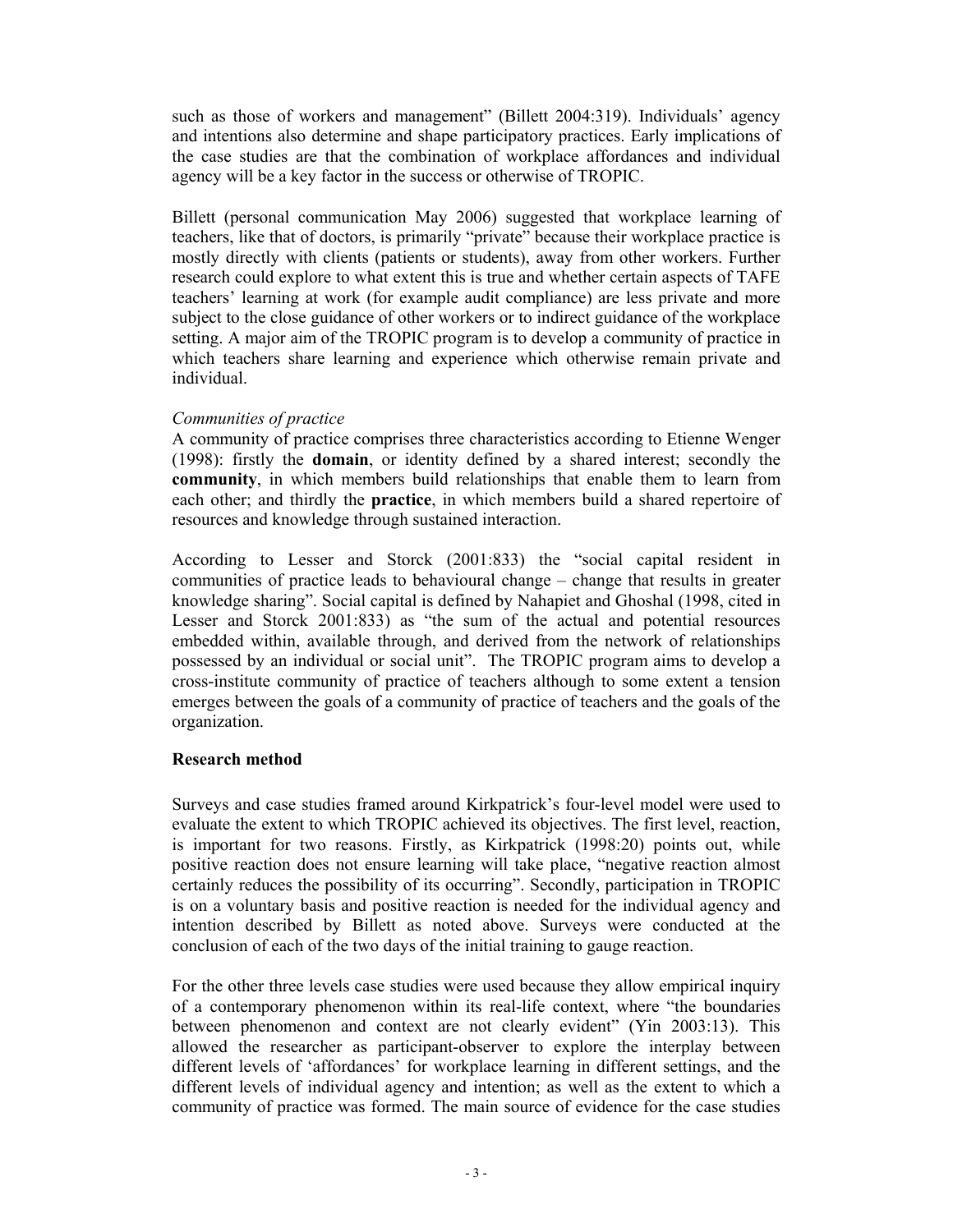is from interviews using open-ended questions, which sought information on participants' self-assessment of the effects of TROPIC on their own teaching practice, that of their colleagues, and on the potential they saw for organizational change. Notes were taken at each interview and written summaries checked with each interviewee. In addition, where possible the researcher co-observed teaching sessions with participants and had the opportunity to observe first-hand participants' learning, by comparing items noted on the instruments used in the structured observation process.

#### **Findings and discussion**

*Surveys* 

Fifteen responses were collected on day one of the training session. Responses were:

| Table 1: Day one training survey responses            |                |       |           |  |
|-------------------------------------------------------|----------------|-------|-----------|--|
|                                                       | Strongly agree | Agree | Undecided |  |
| "enjoyed today's session".                            | 60%            | 33%   | $7\%$     |  |
| "learned things/apply at work"                        | 67%            | 33%   |           |  |
| "presented in interesting way"                        | 53%            | 40%   | $7\%$     |  |
| "main facilitator good job"                           | 53%            | 40%   | $7\%$     |  |
| "co-facilitator good job"                             | 47%            | 53%   |           |  |
| (Nil responses to 'Disagree' and 'Strongly disagree') |                |       |           |  |

**Table 1: Day one training survey responses** 

Fourteen responses were collected on day two. Responses were:

| Table 2: Day two training survey responses                         |                |       |  |
|--------------------------------------------------------------------|----------------|-------|--|
|                                                                    | Strongly agree | Agree |  |
| "enjoyed the training"                                             | 79%            | 21%   |  |
| "topics interesting/relevant"                                      | 86%            | 14%   |  |
| "facilitators did a good job"                                      | 79%            | 21%   |  |
| "good understanding of TROPIC"                                     | 21%            | 79%   |  |
| "confident to observe/feedback"                                    | 29%            | 71%   |  |
| "positive difference in institute"                                 | 71%            | 29%   |  |
| (Nil responses to 'Undecided', 'Disagree' and 'Strongly disagree') |                |       |  |

Qualitative responses (optional written comments) were mainly positive and participants emphasised the value they placed on peer interaction and discussion. See Appendix A for full survey results.

## **Case studies**

#### *Reaction*

Teachers interviewed indicated they valued the focus on teaching, learning, and relating to students, with one participant indicating it was "the first educational PD" he had had in five years. Another indicated that he considered the training and subsequent opportunity to observe other teachers "a motivator". Participants valued the connections made with other teachers, firstly at the initial training session which not only brought together teachers from three widely dispersed institutes but in several cases also built ongoing connections between teachers from different vocational areas in the same campuses or institutes who previously had not met.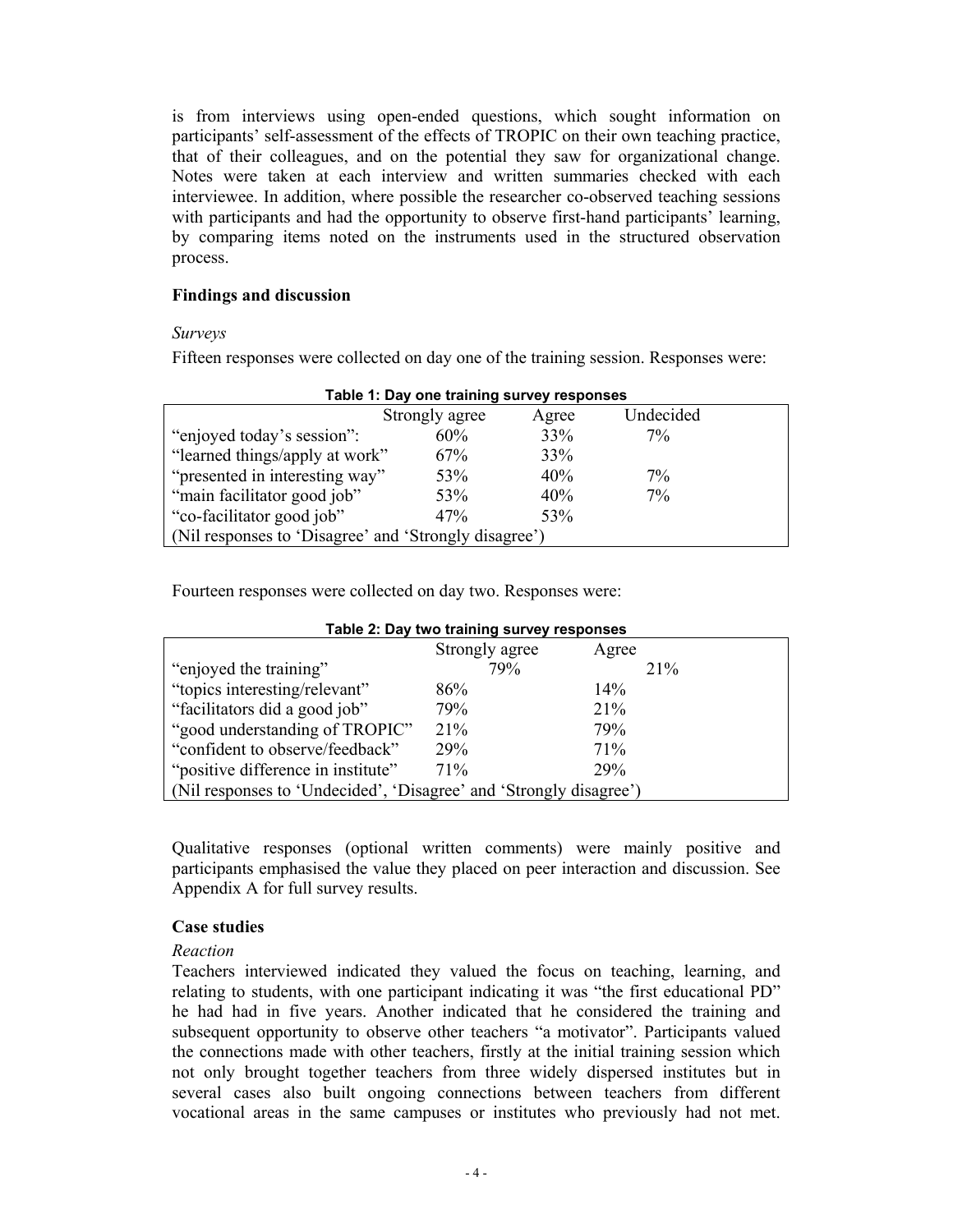Connections were also built during observation sessions that participants subsequently carried out with other colleagues.

#### *Learning*

Participants indicated that the training affirmed practices they already engaged in, taught them some new strategies, and gave them a shared language for talking about the strategies – in other words, a shared repertoire of resources and knowledge, which is one of the characteristics of a community of practice as defined by Wenger as noted above. Teachers interviewed indicated that engaging in observations subsequent to the training exposed them to techniques and strategies they could then incorporate into their own practice, and also led to greater self-reflection. One interviewee pointed out that having a structured approach for conducting observations provides teachers with a framework allowing for continual learning.

#### *Behaviour*

The training, subsequent observation and feedback sessions in individual institutes, and ongoing community of practice have led to some changes in teaching practice and to greater sharing of teaching and behaviour management strategies with colleagues. A total of 19 observation and feedback sessions had been conducted as of September 2006 (three months after the initial training) which otherwise would never have occurred. One interviewee indicated that colleagues told her that simply agreeing to be observed led them to become more reflective of their practice, and that the feedback sessions which followed opened "very extensive conversations" about teaching practice.

On the other hand, participants also reported that many teachers they approached were reluctant and in some cases outright hostile to the idea of allowing another teacher to observe them. Generally this was seen by participants to be based in a lack of trust, and a perception that peer observations – and to some extent a focus on teaching and learning – are not a 'normal' part of the organizational culture. One of the interviewees planned to use regularly scheduled staff meetings to present information on the teaching and behaviour management strategies but when interviewed was concerned about a "group cultural reaction to that hour" – that is, a perception that the meetings serve the needs of managers and are not education-focused, therefore talk of educational matters may be viewed with cynicism. Subsequently he did give the presentations and they were well received.

## *Results*

It is too early to know if TROPIC will sustain momentum and bring about organizational change. All participants who took part in the training (apart from two who have since left TAFE) have remained involved in the cross-institute community of practice, communicating by email, wiki, videoconference and face-to-face meetings where possible. Some have focused their energies on their immediate team, campus or faculty. Generally participants agree that a culture change is needed for peer observations to become common practice. Teachers interviewed suggested that the TROPIC program should be incorporated into the induction of new teachers. The community of practice aims to train a much wider base of teachers to engage in TROPIC.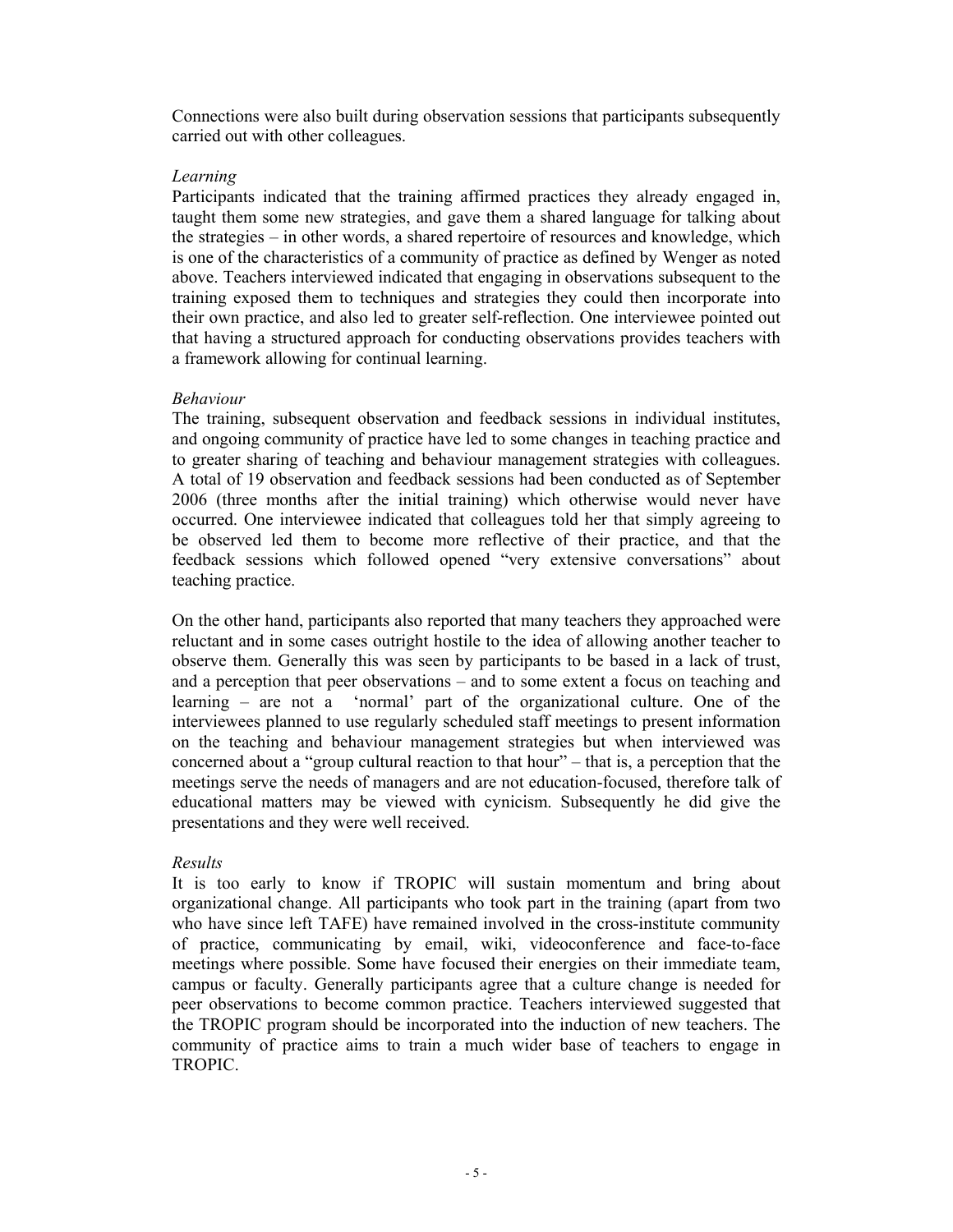A common theme to emerge in the interviews and in conversation with participants is a tension between the need for organizational support, and a desire to retain teacher ownership and autonomy without managerial interference or control.

#### *Implications of the study*

Overall the evaluation indicates that the TROPIC training has provided participants with a shared repertoire of behaviour management strategies they did not previously have, and a process for conducting structured peer observation and feedback sessions to reinforce these. A community of practice has formed, although it remains to be seen to what extent participants will sustain involvement and activity in a purely voluntary program, which to some extent is viewed with suspicion by colleagues, and where support and recognition by management are needed without managerial control. However, participants have expressed enthusiasm for the program and the community of practice, and a range of ideas for sustaining and growing both. So provided opportunities can be found to put some of these ideas into practice and to encourage further participation, the program should bring about some positive changes for individuals and for the organization as a whole.

#### *Recommendations for further research*

Apart from tracking the case studies and the development of the TROPIC program over the next 12-18 months, it would be useful to research how teachers learn in the workplace and whether TROPIC can provide a useful framework for enhancing workplace learning, for both beginning and experienced teachers. Because the TROPIC observations involve detailed quantitative and qualitative observations of teaching practice, they could themselves provide a platform for research into teaching and learning practices in a range of topics. For example, with additional training, TROPIC observers could research topics such as levels of questioning used by teachers and students. It could be possible for TROPIC observers to also be formally trained as practitioner-researchers, without losing the non-judgmental, confidential and voluntary basis of the TROPIC program.

## **Conclusion**

TROPIC has achieved its initial aims of establishing a community of practice of teachers engaged in the processes of peer observation and feedback, professional conversation, and sharing of behaviour management and other teaching strategies with colleagues. The evaluation indicates that the members of this community are committed to these aims and see real potential in the TROPIC program for bringing about positive change in teaching practice in the vocational and technical education sector on a wide scale.

## **References**

Athanasou, J. 2000 Evaluating adult education and training, in Foley, G. (ed) *Understanding Adult Education and Training (2nd ed.)* Allen & Unwin, Australia. Billett, S. 1995. Workplace learning: its potential and limitations. *Education and Training, 37 (4)* 20-27.

 - 2004. 'Workplace participatory practices: Conceptualising workplaces as leaning environments', *Journal of Workplace Learning*, 2004: Vol 16 No. 6, pp 312- 324.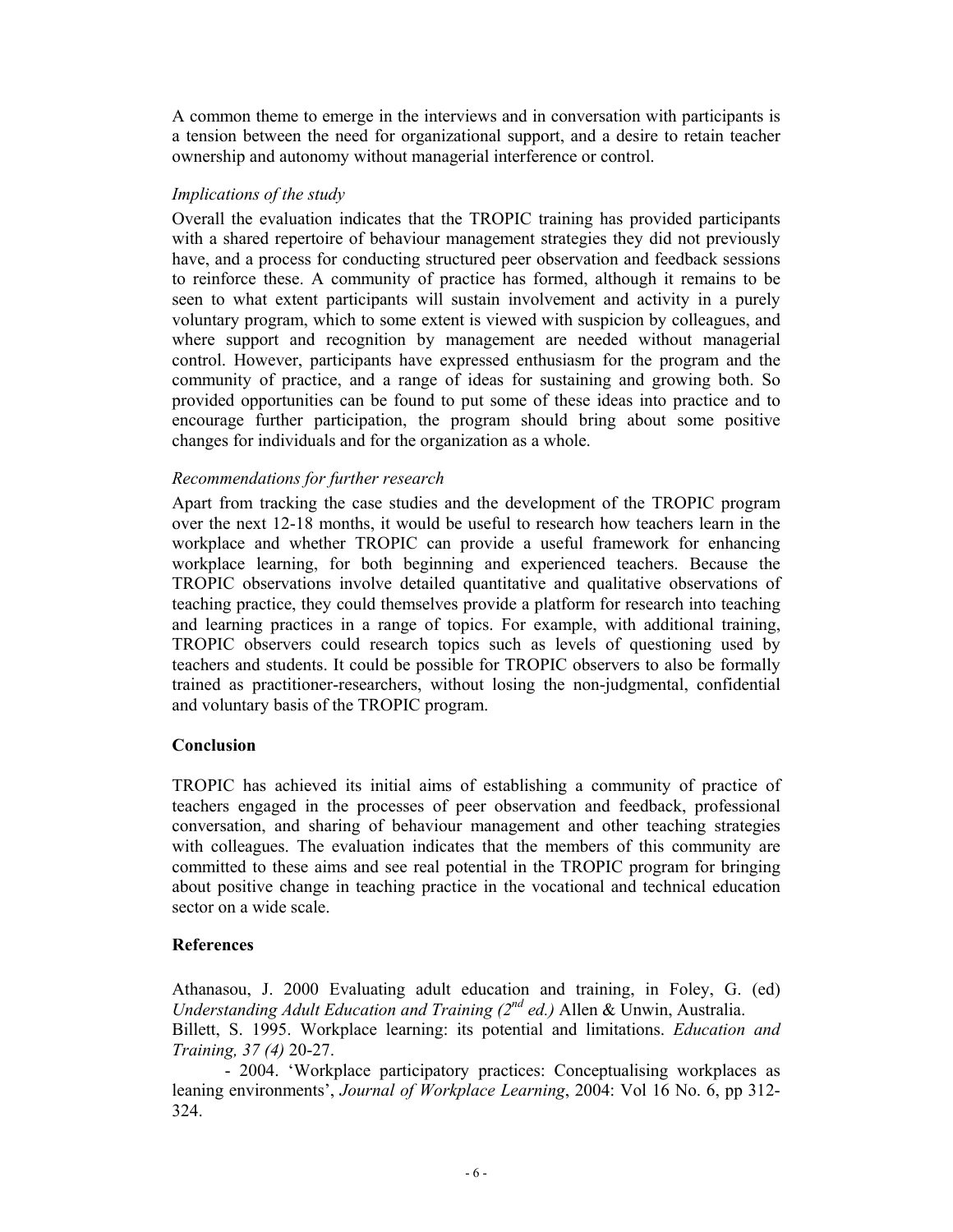- 2006, May  $5<sup>th</sup>$  Presentation and hand-out for Department of Employment and Training Workplace Learning Symposium, Brisbane. 'Workplace Learning: prospects and possibilities of workplaces as effective learning environments; A handout'. + personal communication during presentation.

Davidson, M. and Goldman, M. 2004 *"Oh behave"… Reflecting teachers' behaviour management practices to teachers*. Paper presented at the Australian Vocational Education and Training Research Association annual national conference, Canberra, March 2004.

Downing, H, Griffin, P, Humunicki, D and Maric, Z. 2003. 'Is your training program adding value to your client's results? A framework and an application' www.aare.edu.au/04pap/dow041019.pdf [Accessed 13 May 2006]

Glasser, W. 1990. *The quality school: managing students without coercion*, Harper Collins, New York.

Hallett, R. 2000. *Assessing reflection: classroom based research and professional development processes and practices*. www.unisa.edu.au/evaluations/Fullpapers/HallettFull.doc [accessed 25 April 2006]

Kirkpatrick, D. 1998. *Evaluating training programs: the four levels*. 2nd ed. San Francisco: Berrett-Koehler Publishers, Inc.

Lesser, E and Storck, J., 2001. 'Communities of practice and organizational performance', *IBM Systems Journal*, 2001; 40; 4; pp831-841.

Nahapiet, J. and Ghoshal, S., 1998. 'Social capital, intellectual capital and the organizational advantage', *Academy of Management Review* 23, No. 2, 242-266.

Nickols, F. 2000. 'Evaluating training: there is no "cookbook" approach. [accessed online 30/03/2006 http://home.att.net/~nickols/evaluate.htm]

Porter, L. 2000. *Student behaviour theory and practice for teachers*. 2<sup>nd</sup> edition, Allen & Unwin Pty Ltd, Australia.

Richmond, C. 1996. *Behaviour management skill training handbook*, Queensland Department of Education, Australia.

Rogers, B. 1995. *Behaviour management: a whole school approach*. Ashton Scholastic, Australia.

Wenger, E. 1998. *Communities of practice: learning, meaning and identity*. Cambridge University Press.

Yin, R. 2003. *Case study research: design and methods (3rd ed.).* Thousand Oaks, Calif.: Sage Publications.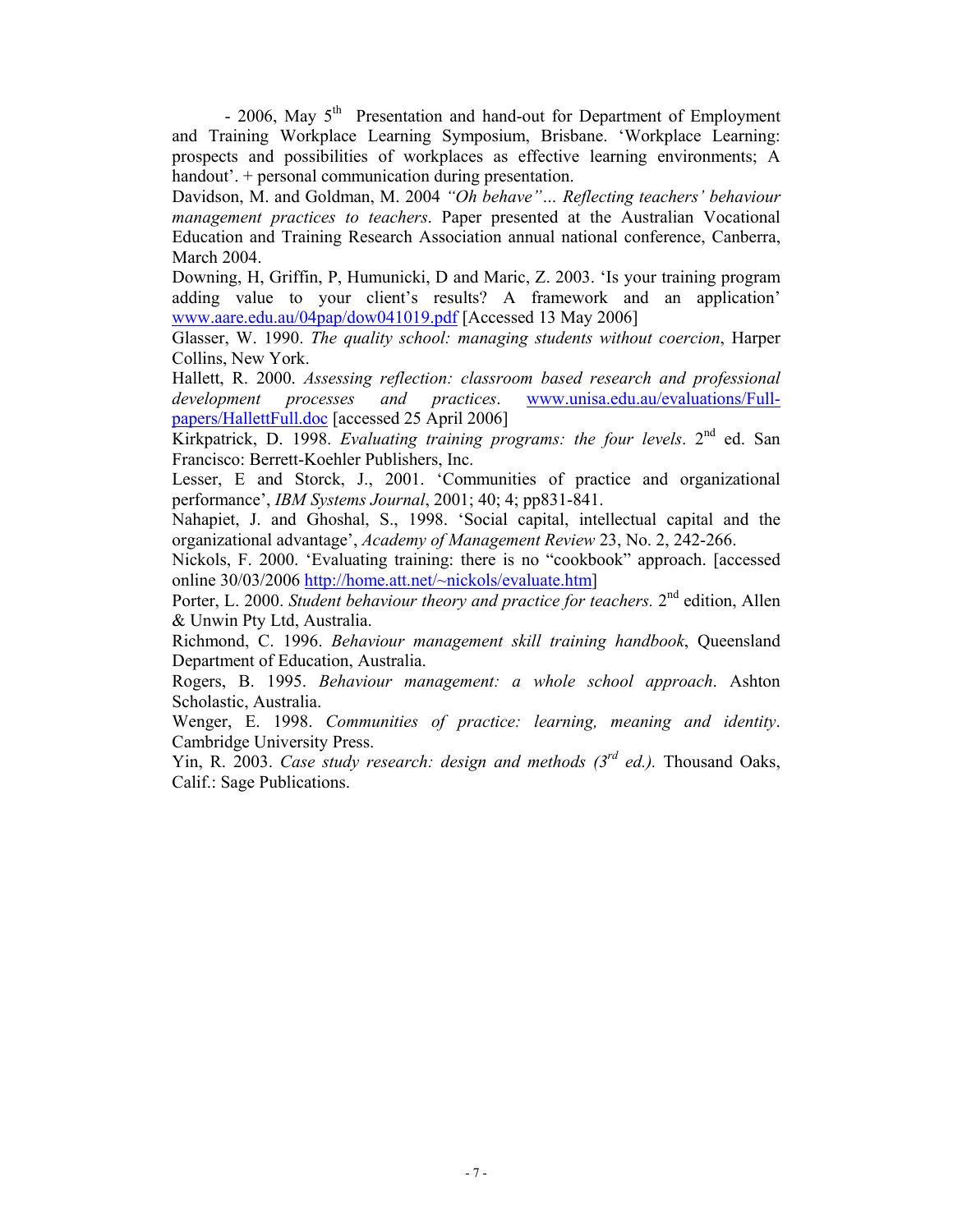# **Appendix A – TROPIC training survey results**

# **Please give your honest reactions to Day One of the TROPIC training program.**

(Day 1 responses – total of 15)

|                                                      | Strongly<br>agree | Agree | Don't<br>undeci |
|------------------------------------------------------|-------------------|-------|-----------------|
| I enjoyed today's session.                           | 9                 |       |                 |
| I've learned things that I can apply in my work.     | 10                | 5     |                 |
| The information was presented in an interesting way. | 8                 | 6     |                 |
| The main facilitator did a good job.                 | 8                 | 6     |                 |
| The co-facilitator did a good job.                   |                   | 8     |                 |

**Today I particularly liked...** "listening to others' experiences" | "discussion and reflection" | "peer interaction and participation" | "the wide ranging discussions" "the information provided" | "the participative group sessions and lively discussions" | "the inclusiveness of the group" | "the scenarios/discussion/interaction" | "the many opportunities for discussion with whole group" | "pretty much everything" | "I enjoyed the interaction. It was like beginning teacher refresher program" | "discussing issues affecting all of us" **Today I didn't like...**"bit slow/facilitator appeared not on task/bit unorganized"

"the food" | "I enjoyed the whole day" | "enjoyed all" | "I enjoyed all of the day" | "the 'pole'"

**I am confused or need more information about…** "purpose/process to do TROPIC at work" | "the differences between 'delivery' and measures to shape behaviour" | "not yet" | "filling in frequency sheet" | "I need to sort out strategies on teacher strategies form" | "the role of the profiler and relationship with management" | "the rest of the 'recording' process" | "nothing" | "[need more information about] everything but I'm not confused" | "it was all good"

**Comments and suggestions:** "I like the idea of observation across the range of instructional skills to incorporate active listening, questioning techniques etc – which often form the basis of lessons in an adult environment  $-$  thank you great day" "maybe a bit faster moving with focus on the issues kept as objective" | "keep up the great work and spread the word" | "none at this stage" | "a time schedule could be given to participants (session times)"

**Please give your honest reactions to the TROPIC training program overall.** (Day 2 responses – total of 14)

|                                                              | Strongly<br>agree | Agree | Don't<br>undeci |
|--------------------------------------------------------------|-------------------|-------|-----------------|
| I enjoyed the training.                                      |                   |       |                 |
| Please note anything you particularly enjoyed/did not enjoy: |                   |       |                 |
| "honest reflection and sharing of strategies"                |                   |       |                 |
| "enjoyed the activities and interaction"                     |                   |       |                 |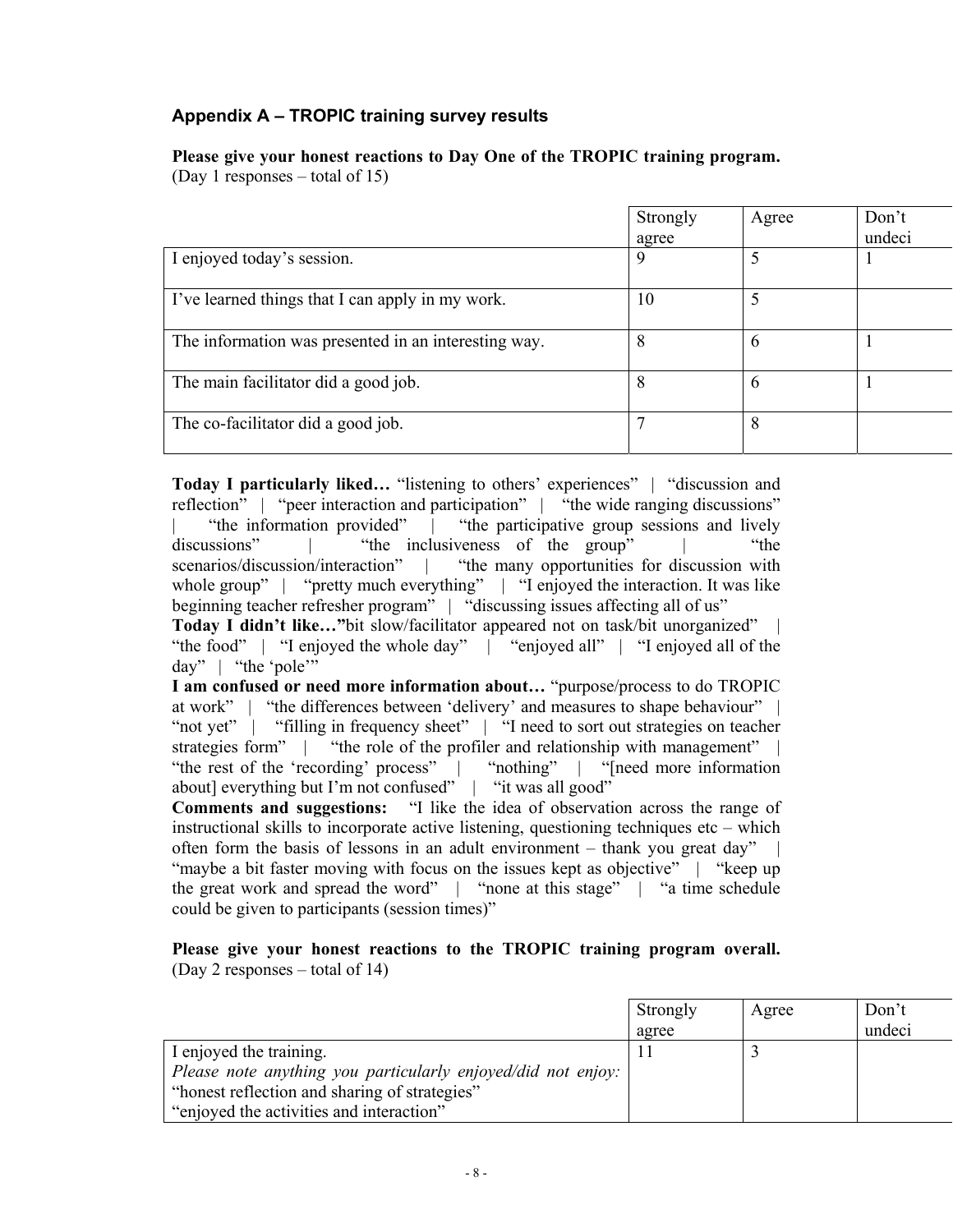| "and meeting other teachers"<br>"all"                                                         |                |                |  |
|-----------------------------------------------------------------------------------------------|----------------|----------------|--|
|                                                                                               |                |                |  |
| "good practical examples and discussion"<br>The topics covered were interesting and relevant. | 12             | $\overline{2}$ |  |
| Please note anything that was/was not particularly interesting                                |                |                |  |
| or relevant: "all great"                                                                      |                |                |  |
| "all"                                                                                         |                |                |  |
| The facilitators did a good job.                                                              | 11             | 3              |  |
| Please note any comments you have about the facilitators:                                     |                |                |  |
| "excellent - I liked the way all views were valued and                                        |                |                |  |
| accommodated"                                                                                 |                |                |  |
| "yes held the group and discussions together well"                                            |                |                |  |
| "today much improved"                                                                         |                |                |  |
| "both"                                                                                        |                |                |  |
| "very positive discussion and comments"                                                       |                |                |  |
| I believe I now have a good understanding of what TROPIC is                                   | $\overline{3}$ | 11             |  |
| about.                                                                                        |                |                |  |
| "better now – was confused re subjective and<br>Comments:                                     |                |                |  |
| objective aspects"                                                                            |                |                |  |
| "yes now need lots"                                                                           |                |                |  |
| "definitely – thought-provoking"                                                              |                |                |  |
| "I feel I will, once I've practiced and reflected. Not quite yet"                             |                |                |  |
| I am confident that I can now observe and give feedback to                                    | $\overline{4}$ | 10             |  |
| colleagues.                                                                                   |                |                |  |
| Comments: "yes but am still negotiating forms and not entirely                                |                |                |  |
| confident with them"                                                                          |                |                |  |
| "yes"                                                                                         |                |                |  |
| "will need to rehearse a bit more"                                                            |                |                |  |
| "I will need practice"                                                                        |                |                |  |
| "That obs will occur after revision of the folder and will                                    |                |                |  |
| improve over time"                                                                            |                |                |  |
| "over time and within a number of contexts"                                                   |                |                |  |
| I get the feeling that TROPIC can make a positive difference to                               | 10             | $\overline{4}$ |  |
| teaching in my institute.                                                                     |                |                |  |
| <i>Comments:</i> "how it is promoted will make the difference"                                |                |                |  |
| "there are many positives – building trusting relationships"                                  |                |                |  |
| "absolutely"                                                                                  |                |                |  |

## **Any other comments or suggestions?**

"very enjoyable and valuable to have this discussion"

"I believe that how feedback is provided is as important as the recording of skills. I think some additional info on empathetic listening/effective questioning/positive regard would be valuable. I agree that the link between microskills and observation skills is important. Like the concept, still struggling with forms. Thank you!"

"really got a lot out of it – thanks Martha and Susan"

"truly found this very enriching, excellent way of developing effective teaching strategies"

"team approach was very good"

"thank you – see you in July"

"will be pleased to trial TROPIC and get together in 3 months for feedback etc"